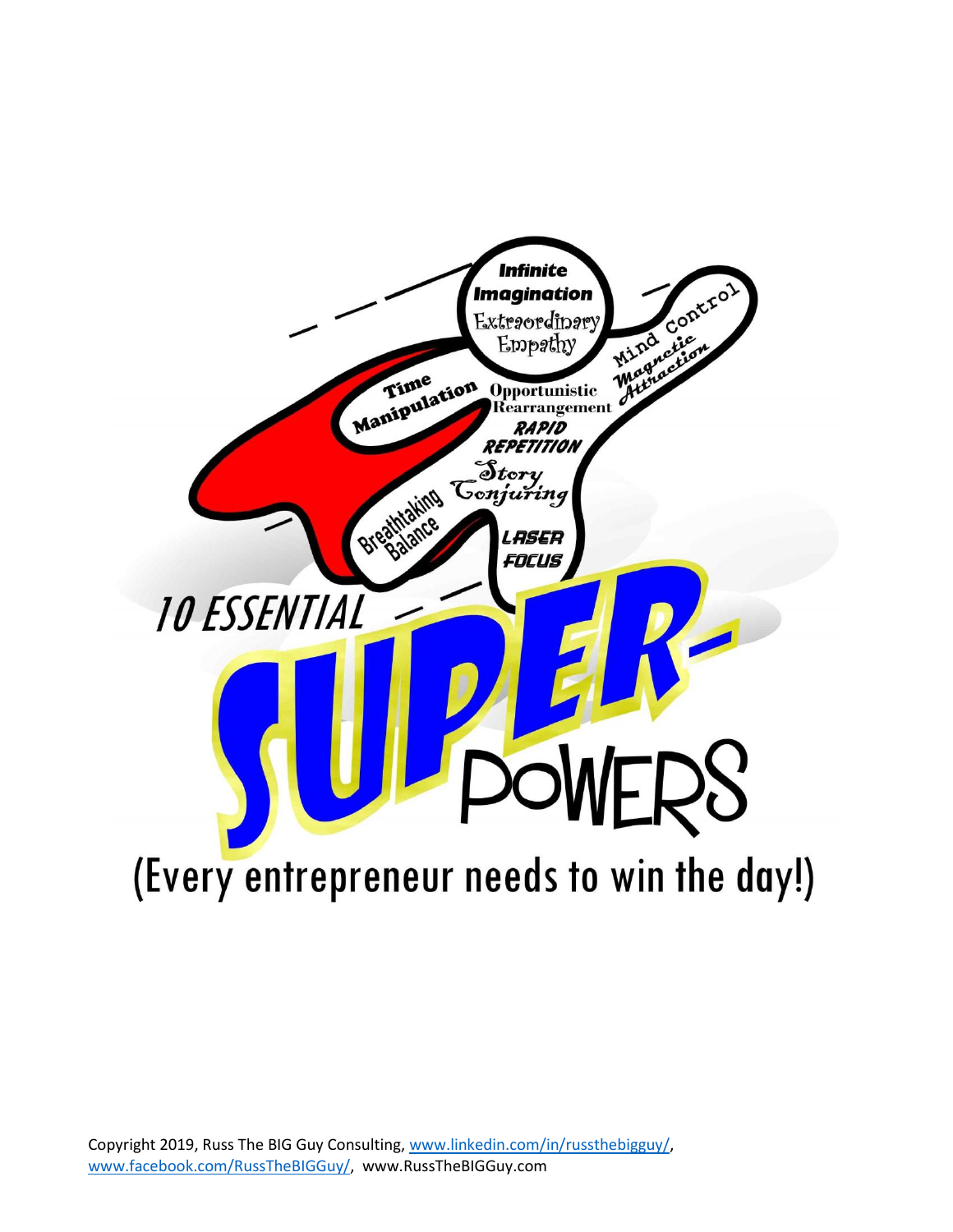# **10 Essential Superpowers (To help you win the day!)**

**Hi It's Russ The BIG Guy. Welcome.**

**So, you want to be an entrepreneur? Owning a business is not for the faint of heart. It has its risks but the rewards can be great!**

> **"Only the one who is willing to risk will experience the euphoria of victory!"**

> > **(I said that, maybe General Patton also.)**

**Are you the "one?" Will you accept the challenge?**

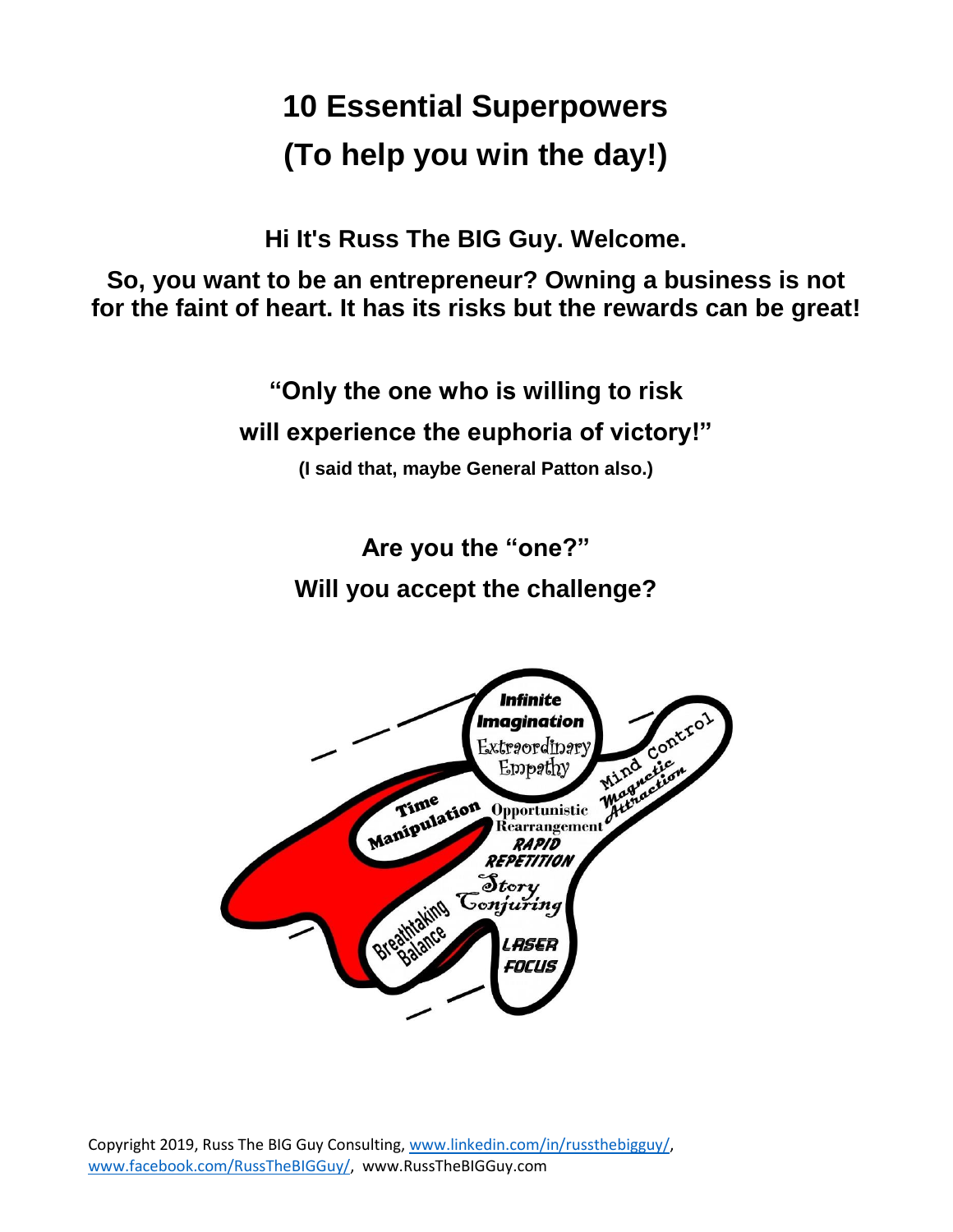# FIRST you need to FIND THE POWER SOURCE!! **FIND YOUR WHY.**



Find your WHY!

It is the source that fuels all of your superpowers. It is your WHY!

Mark Twain said, "The two most important days of a person's life are the day they are born and the day they discover why." You have a "WHY," a reason/mission/driving force that motivates you to action when others falter and quit.

What is YOUR motivator?

It is found deep down inside you. There is a desire, a passion, a calling that is the driving force for the decisions you make, for the way you react to, and interact with, the outside world. It impacts the way you think about your problems and your opportunities.

Your WHY is what allows you to stay focused on your goals. Your WHY allows you to see past the hurdles that stop others. Your WHY keeps you internally motivated.

Copyright 2019, Russ The BIG Guy Consulting, [www.linkedin.com/in/russthebigguy/,](http://www.linkedin.com/in/russthebigguy/) [www.facebook.com/RussTheBIGGuy/,](http://www.facebook.com/RussTheBIGGuy/) www.RussTheBIGGuy.com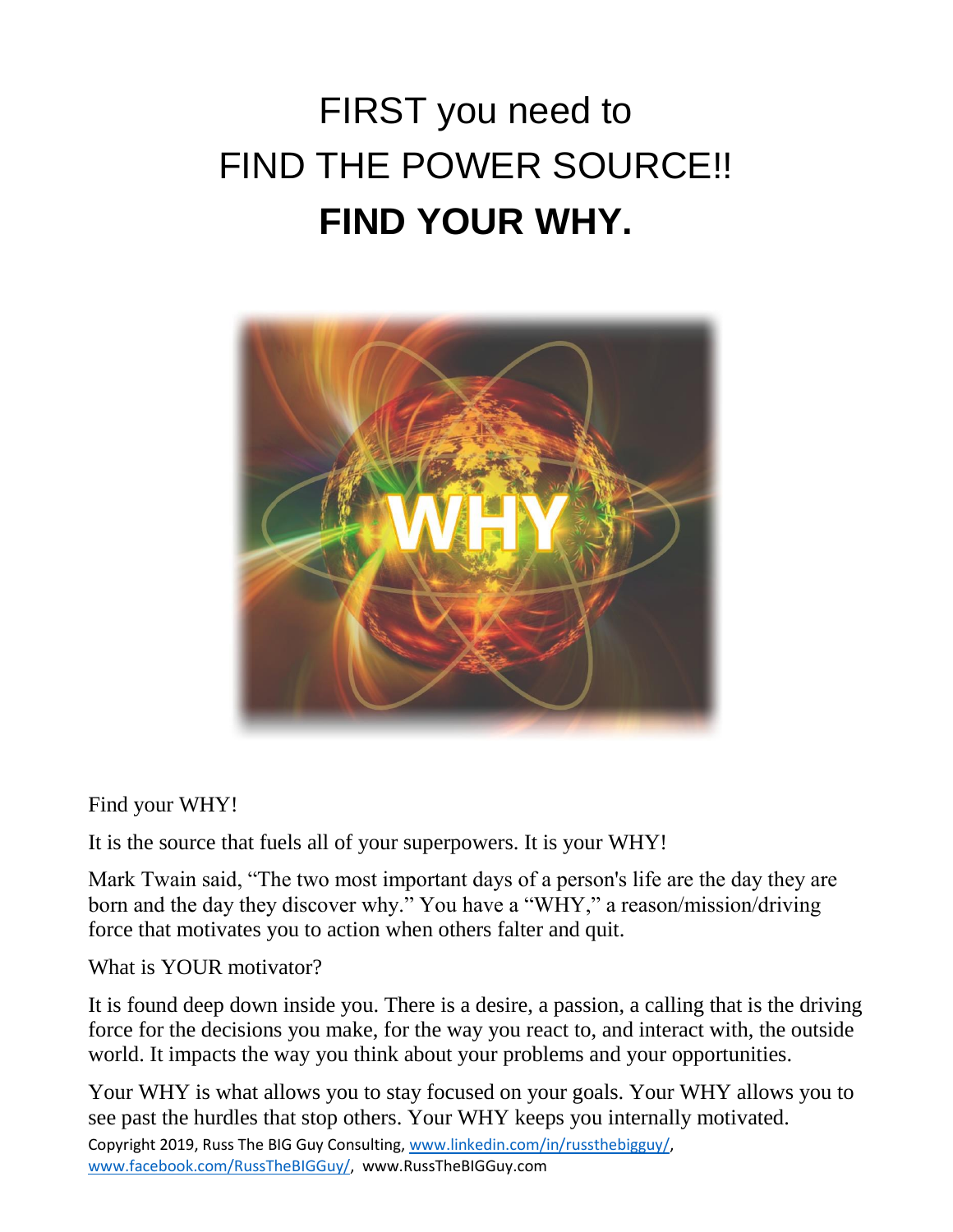You do not need permission from others to achieve your goals. You do not need outside motivation because your WHY is your personal source. Find your WHY! What makes you come alive? What are your innate strengths?

Some examples:

You may feel a calling and deep desire to help others.

You may have a desire to provide for your children or for your parents.

You could believe that your gift/passion/talent/skill/heart is meant to be shared.

#### Find *YOUR* WHY!

For myself, I was born with the gift of creativity which I have nurtured throughout my life. I also have the entrepreneurial 'bug." I have a desire to help other people like myself who also know they are meant to be entrepreneurs and perhaps are also creative. Like me they may be that round peg that the world attempts to force into a square hole. I get them. I've been there. They are me. I am them.

It all started with the Penny Carnivals. I was a young kid and would create them with my younger brother and sister. We would devise our own carnival games and activities in our yard and use our unwanted toys as prizes. The neighborhood kids would spend their allowance money with us!

I have the amazing gifts of creativity and entrepreneurism. What gifts do you possess?

I am driven to create! In a way, I am also driven by fear. I do not want to die before I have maximized my creative potential. I want to share it and I want to use it all up! I don't want to "leave any on the table."

That's why I created my company, Russ The BIG Guy Consulting! I provide unique training for new business owners, aspiring entrepreneurs and creatives. I have been selling my creative services since I was a teenager. Now I feel it is a duty and also a privilege to share with you all that I have experienced!

Below are the 10 Essential Superpowers you need to help you prosper and win. I use these every day to stay inspired and productive so I can achieve my goals of sharing my knowledge and creativity.

There may be some overlap among these powers and some may be most effective when combined with another. Find the ones that resonate with you. I know they can work for you. Put on your spandex, power up and get out there and WIN THE DAY!

(FYI, I don't actually wear spandex but you can if you want to.)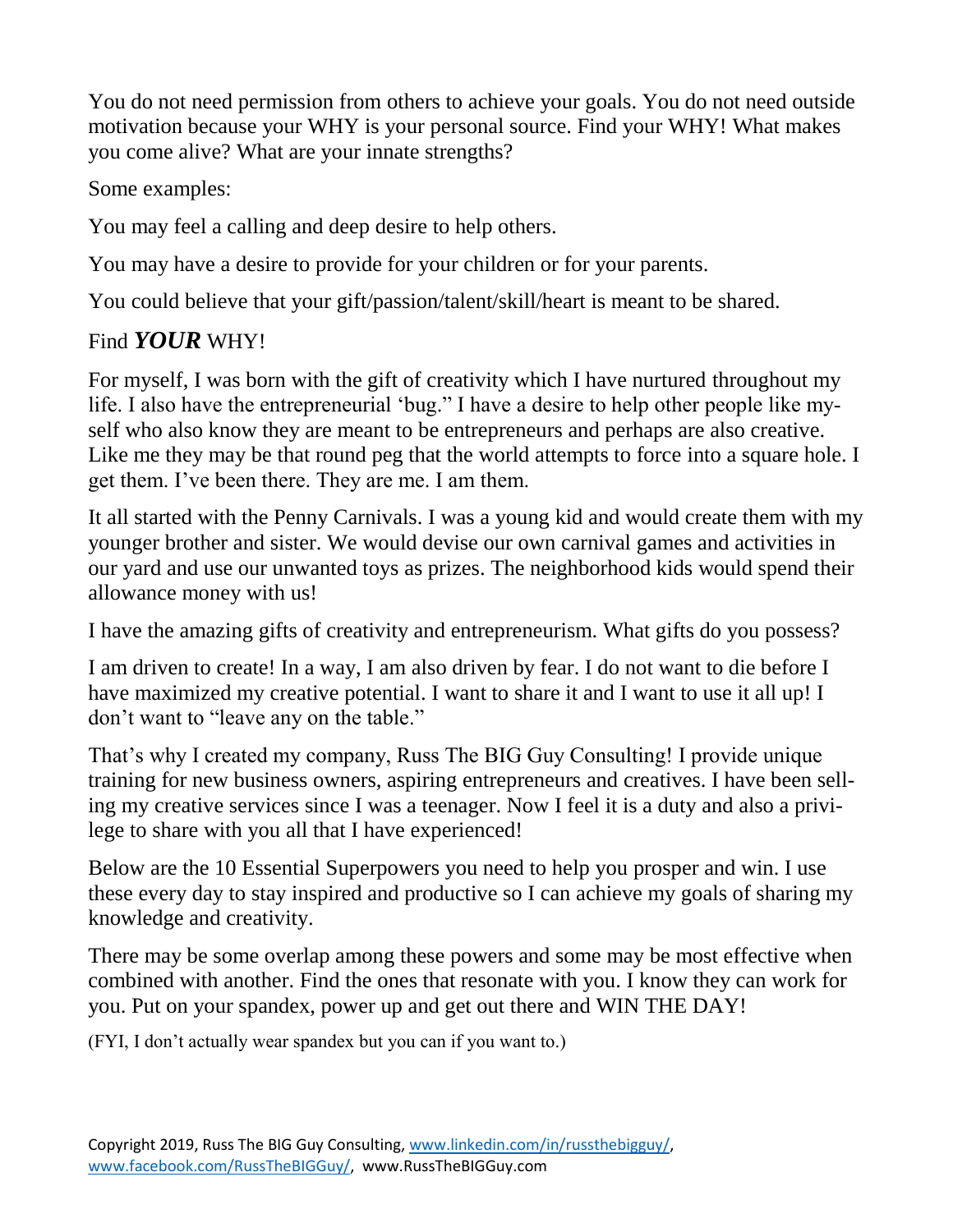## **FINALLY**

It's almost impossible to list these 10 Essential SuperPowers in order of importance. They are all powerful skills and can start you on the path of entrepreneurship or help you in your existing business adventure. Find the ones that work for you!

There is connection between and even some overlap among the 10 Essential SuperPowers. Consider *visualizing* your main goal while keeping in mind the *big picture* and deploying *patience* while you *focus and execute.* There are four right there. They take on synergistic energy when used together and the results can be greater than using just one alone.

Kind of like when super heroes assemble but without the team squabbling.

But, if ten are too many for you to start with, just use number one first. After a time start adding the others until you have become used to the concepts and have found some success. Take what works for you and add anything else you discover along the way. You may have noticed that this publication is laid out so you can select the superpowers that resonate with you. Save or print them. You can create your own smaller publication for your own personal use. You might also use one of the graphics as your wallpaper on your computer or display it prominently on your mobile device. You might also print out some pages to post around your office or home. Be creative and make this document work for YOU!

You can do it!

**Owning a business is not for the faint of heart. It has its challenges but the rewards can be great! It's not for any mere mortal. You have the benefit of some POWERFUL tools! They are the 10 Essential SuperPowers! Onward to entrepreneurial victory.**

#### **GO BOLDLY!**

Copyright 2019, Russ The BIG Guy Consulting, [www.linkedin.com/in/russthebigguy/,](http://www.linkedin.com/in/russthebigguy/) [www.facebook.com/RussTheBIGGuy/,](http://www.facebook.com/RussTheBIGGuy/) www.RussTheBIGGuy.com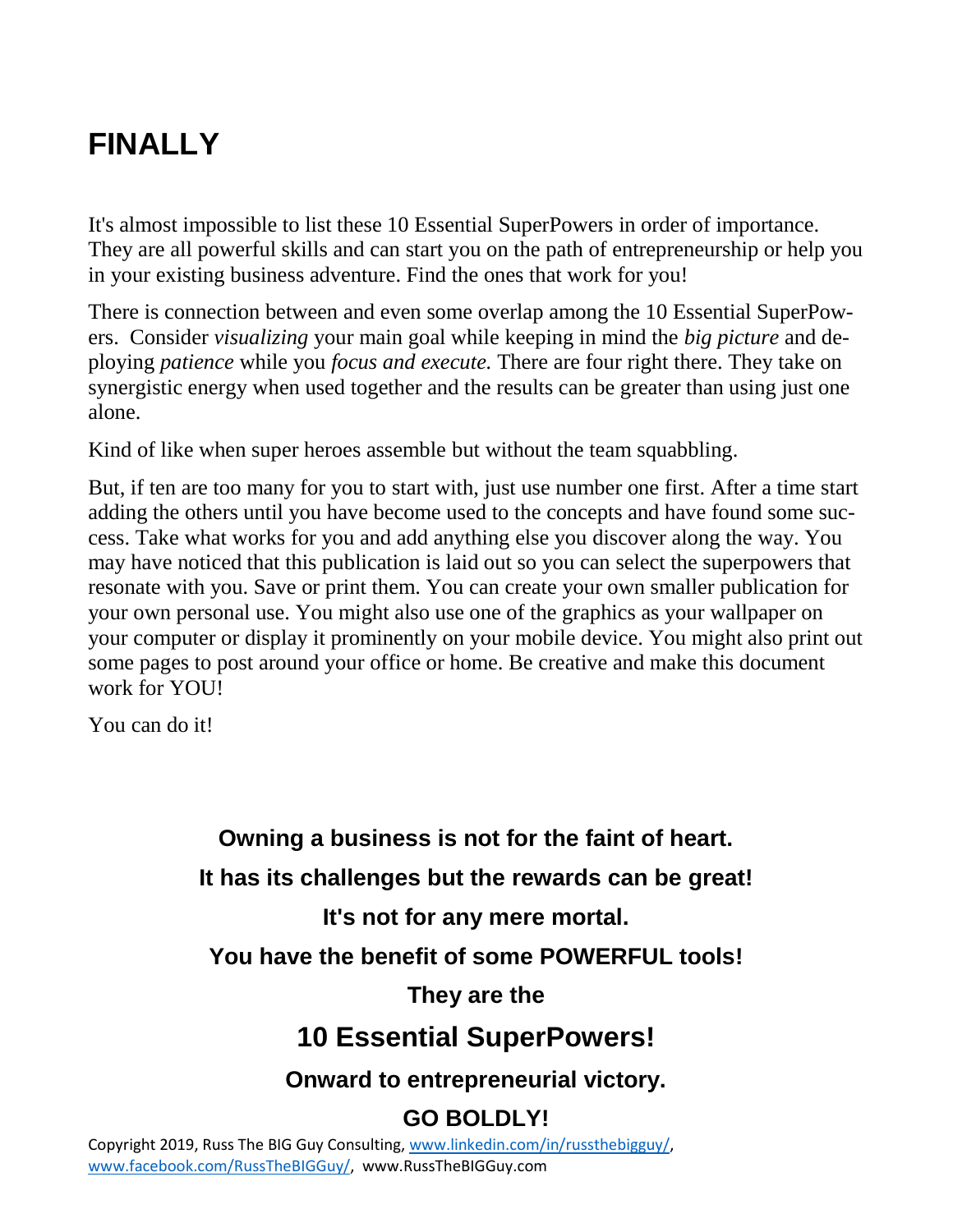

If you found value in this publication you might also like these publications and workshops:

### **"A Man Walked Into A BAR...**

### **This is not a joke!"**

(It's a simple and memorable 4 step sales process.)

**"PRESTO! Problem Solved"**

TEN POWERFUL TECHNIQUES find and unlock *your* Creative Genius!

**The Entrepreneurs' SKILLS-shop**

Let's be social! Look for Russ The BIG Guy.

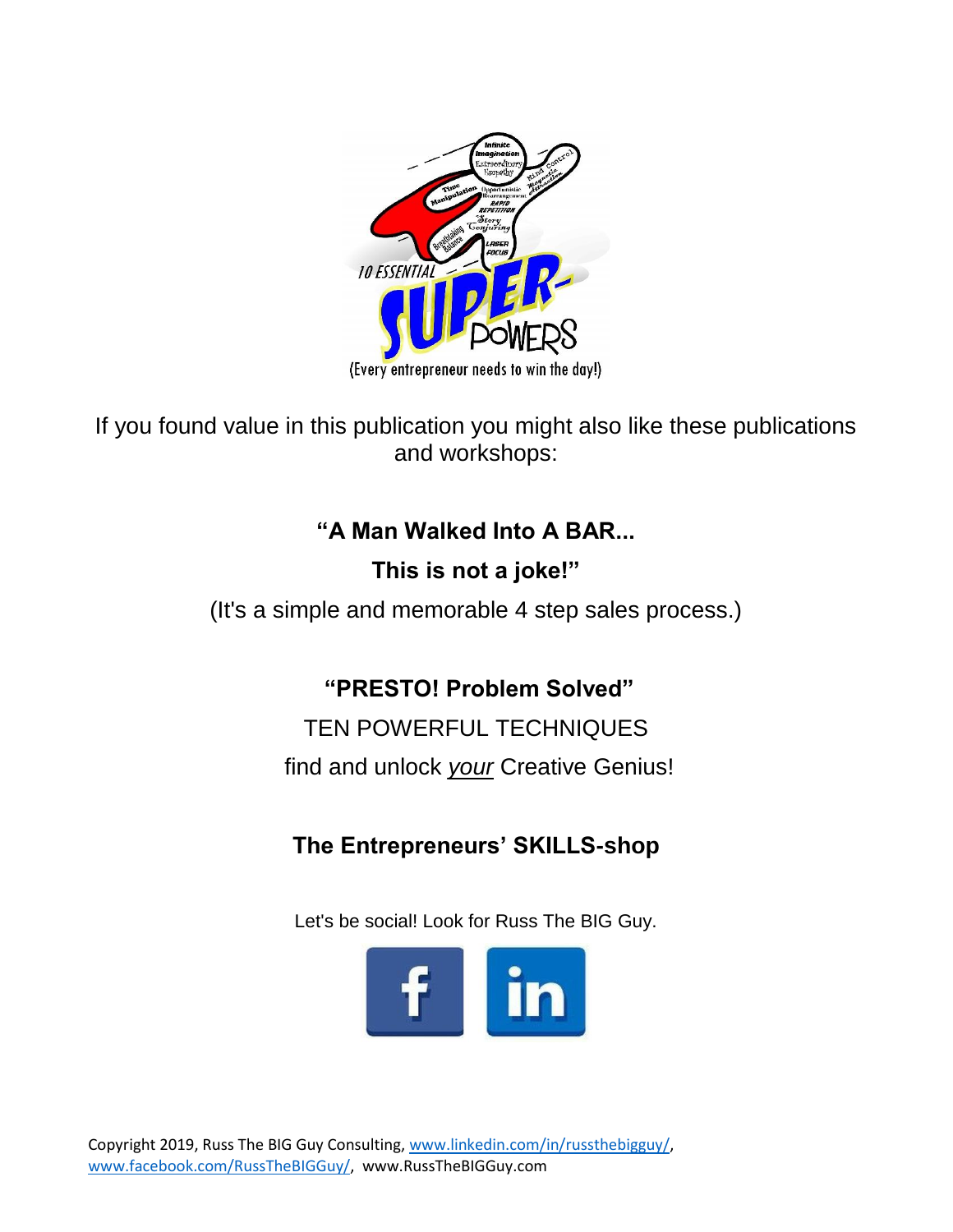Legal Stuff:

As you might imagine, I need to tell you that I can't guarantee anything to anyone and your success with using these "Essentials" is dependent upon a variety of variables. You agree that you are using these ideas at your own risk. I'll use your email to keep you up to date on my ideas and programs. I won't get "spammy" and I won't sell it to a third party.

You may reproduce any part of this document for personal growth and transformation.

Disseminating it to others without proper credit to Russ The BIG Guy Consulting is prohibited. So if you post the information on the internet you must include credit indicating it is created by Russ The BIG Guy Consulting.

Reproduction of any part of this publication for commercial use without written permission is prohibited.

Copyright 2019, Russell L. Swanger III, aka Russ The BIG Guy Consulting